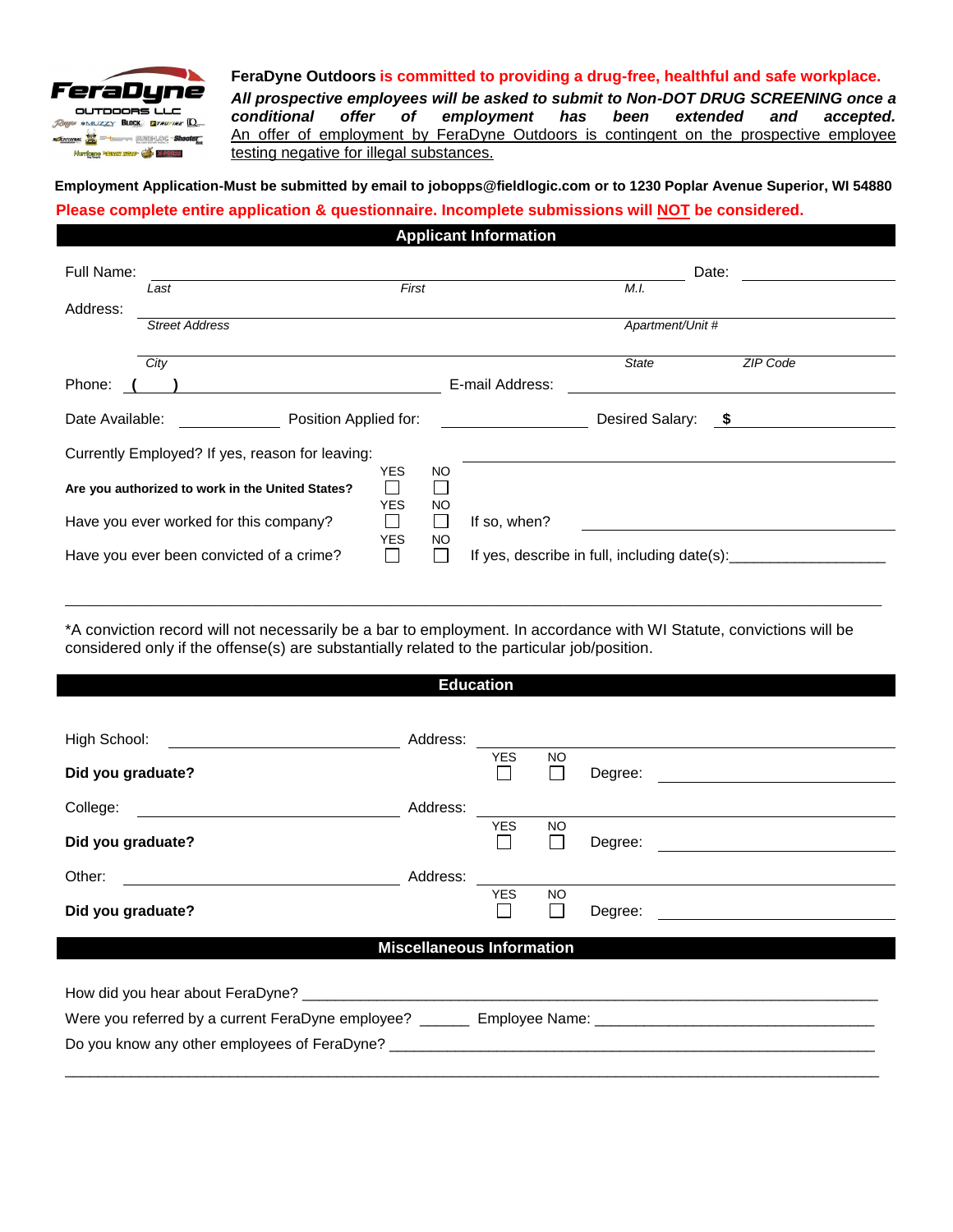| <b>Previous Employment</b>                                                                                                             |                            |        |             |                                                                            |      |
|----------------------------------------------------------------------------------------------------------------------------------------|----------------------------|--------|-------------|----------------------------------------------------------------------------|------|
| Company:<br><u> 1980 - Johann Barnett, fransk politik (d. 1980)</u>                                                                    |                            | Phone: |             | $\overline{a}$                                                             |      |
| Address:                                                                                                                               |                            |        | Supervisor: |                                                                            |      |
| <b>CONFERGATE:</b> Starting Wage: <b>\$</b> /hr. Ending Wage: \$<br>Job Title:                                                         |                            |        |             |                                                                            | /hr. |
|                                                                                                                                        |                            |        |             |                                                                            |      |
| From:<br>To: Contract Cheap Reason for Leaving: Contract Cheap Reason for Leaving: Contract Cheap Cheap Reason for Leaving:            |                            |        |             |                                                                            |      |
| May we contact your previous employer/supervisor for a<br>reference?                                                                   | <b>YES</b><br>$\mathsf{L}$ | NO     |             |                                                                            |      |
| Company:<br><u> 2000 - Jan Barnett, fransk politik (d. 1888)</u>                                                                       |                            | Phone: |             | $\left(\begin{array}{c} \begin{array}{c} \end{array}\\ \end{array}\right)$ |      |
| Address:                                                                                                                               |                            |        | Supervisor: |                                                                            |      |
| Job Title:<br><b>CONFERGATE:</b> Starting Wage: <b>\$</b> /hr. Ending Wage: <b>\$</b>                                                  |                            |        |             |                                                                            | /hr. |
|                                                                                                                                        |                            |        |             |                                                                            |      |
| From:<br>___ To: _________________ Reason for Leaving: __________________________________                                              |                            |        |             |                                                                            |      |
| May we contact your previous employer/supervisor for a<br>reference?                                                                   | <b>YES</b><br>$\mathsf{L}$ | NO     |             |                                                                            |      |
| Company:                                                                                                                               |                            | Phone: |             | ) and the state $\overline{\phantom{a}}$                                   |      |
| Address:<br><u> 2000 - Jan James James Barnett, amerikan personal (h. 1878).</u>                                                       |                            |        |             | Supervisor: Victor Andrew Management Communications                        |      |
| <b>Example 20 Starting Wage:</b> 5 Number 2016 19: 00 Number 2016 19: 00 Number 2016 19: 00 Number 2016 19: 00 Number 20<br>Job Title: |                            |        |             |                                                                            | /hr. |
|                                                                                                                                        |                            |        |             |                                                                            |      |
| From:<br>To: Reason for Leaving:                                                                                                       |                            |        |             |                                                                            |      |
| May we contact your previous employer/supervisor for a<br>reference?<br>$R = 1.1$                                                      | <b>YES</b><br>$\mathsf{L}$ | NO     |             |                                                                            |      |

#### **Disclaimer and Signature**

FeraDyne Outdoors is an equal opportunity employer. FeraDyne Outdoors does not discriminate in employment on account of race, color, religion, national origin, citizenship status, ancestry, age, sex (including sexual harassment), sexual orientation, marital status, physical or mental disability, military status or unfavorable discharge from military service.

I hereby certify that the facts set forth in my application for employment are true and complete. No requested information has been concealed. I authorize FeraDyne Outdoors to verify their accuracy and to obtain reference information on my work performance. I hereby release FeraDyne Outdoors from any/all liability of whatever kind and nature which, at any time, could result from obtaining and having an employment decision based on such information. If any information I have provided is untrue, or if I have concealed material information, I understand that this will constitute cause for the denial of employment or immediate dismissal.

I understand that if employed, any false statement on this application may result in my dismissal. I further understand that this application is not intended to be a contract of employment, nor does this application obligate the employer in any way if the employer decides to employ me. I understand and agree that my employment is at will and can be terminated by either party with or without notice, at any time, for any reason or no reason. No one other than an Officer of the Company has any authority to enter into any agreement for employment for any specified period of time or to make any agreement contrary to the foregoing and then only in writing and signed by an officer.

*I understand that the Company requires the successful completion of a urinalysis for drug testing purposes, and may require pre-employment work assessments and criminal background check as a condition of employment.*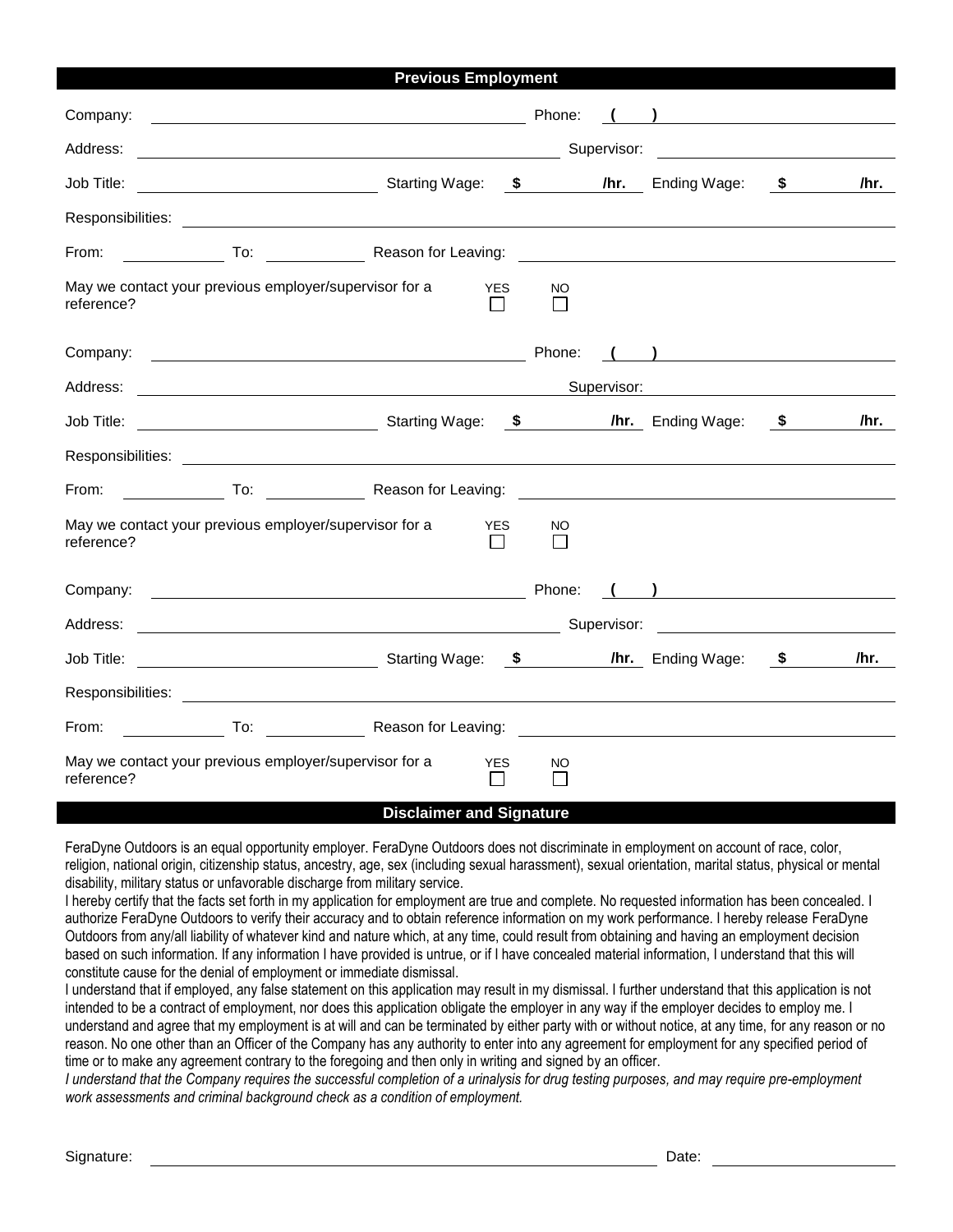

101 Main Street ▪ Superior, WI 54880 ▪ V (715) 395-9955 ▪ Toll Free (800) 282-4868 ▪ Fax (715) 395-9959

# **Permission to Verify Employment Application Information**

I understand and authorize FeraDyne Outdoors to verify the contents of my employment application for accuracy. This includes the verification of my employment history, criminal background, education, and any other submissions such as (but not limited to) references, letters of reference, portfolios or projects I represent as my work, and my resume.

Signature: Date: Date: Date: Date: Date: Date: Date: Date: Date: Date: Date: Date: Date: Date: Date: Date: Date: Date: Date: Date: Date: Date: Date: Date: Date: Date: Date: Date: Date: Date: Date: Date: Date: Date: Date: D

| Please list two (2) references other than relatives: |  |
|------------------------------------------------------|--|
|------------------------------------------------------|--|

| Name: Name: Name: Name: Name: Name: Name: Name: Name: Name: Name: Name: Name: Name: Name: Name: Name: Name: Name: Name: Name: Name: Name: Name: Name: Name: Name: Name: Name: Name: Name: Name: Name: Name: Name: Name: Name: |
|-------------------------------------------------------------------------------------------------------------------------------------------------------------------------------------------------------------------------------|
|                                                                                                                                                                                                                               |
|                                                                                                                                                                                                                               |
|                                                                                                                                                                                                                               |
|                                                                                                                                                                                                                               |
|                                                                                                                                                                                                                               |
| Name: 2008.000 Name: 2008.000 Name: 2008.000 Name: 2008.000 Name: 2008.000 Name: 2008.000 Name: 2008.000 Name:                                                                                                                |
|                                                                                                                                                                                                                               |
|                                                                                                                                                                                                                               |
|                                                                                                                                                                                                                               |
|                                                                                                                                                                                                                               |